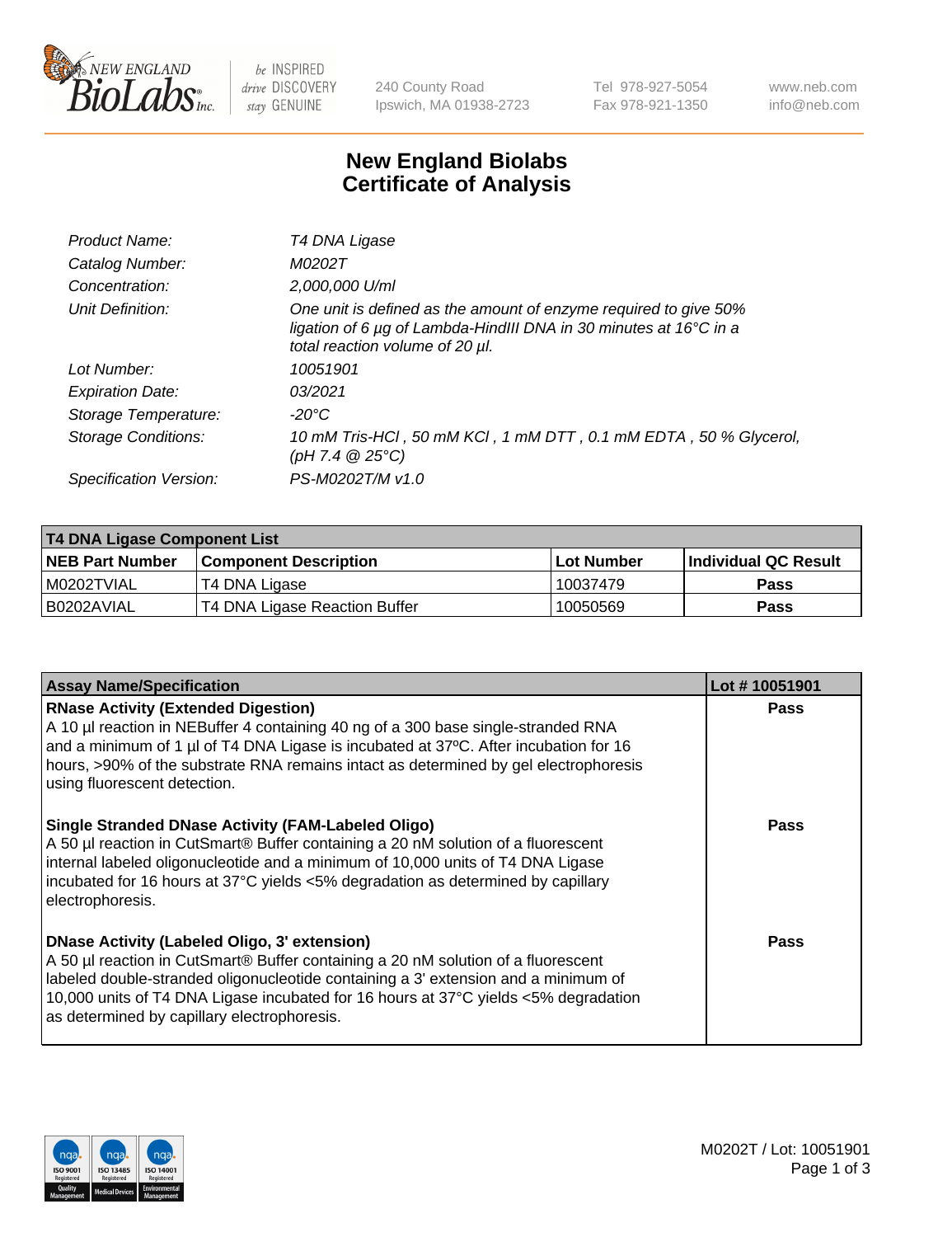

be INSPIRED drive DISCOVERY stay GENUINE

240 County Road Ipswich, MA 01938-2723 Tel 978-927-5054 Fax 978-921-1350

www.neb.com info@neb.com

| <b>Assay Name/Specification</b>                                                                                                                                                                                                                                                                                                                                                                             | Lot #10051901 |
|-------------------------------------------------------------------------------------------------------------------------------------------------------------------------------------------------------------------------------------------------------------------------------------------------------------------------------------------------------------------------------------------------------------|---------------|
| <b>DNase Activity (Labeled Oligo, 5' extension)</b><br>A 50 µl reaction in CutSmart® Buffer containing a 20 nM solution of a fluorescent<br>labeled double-stranded oligonucleotide containing a 5' extension and a minimum of<br>10,000 units of T4 DNA Ligase incubated for 16 hours at 37°C yields <5% degradation<br>as determined by capillary electrophoresis.                                        | <b>Pass</b>   |
| Double Stranded DNase Activity (Labeled Oligo)<br>A 50 µl reaction in CutSmart® Buffer containing a 20 nM solution of a fluorescent<br>labeled double-stranded oligonucleotide containing a blunt end and a minimum of<br>10,000 units of T4 DNA Ligase incubated for 16 hours at 37°C yields <5% degradation<br>as determined by capillary electrophoresis.                                                | <b>Pass</b>   |
| <b>Endonuclease Activity (Nicking)</b><br>A 50 µl reaction in NEBuffer 1 containing 1 µg of supercoiled PhiX174 DNA and a<br>minimum of 2000 units of T4 DNA Ligase incubated for 4 hours at 37°C results in <10%<br>conversion to the nicked form as determined by agarose gel electrophoresis.                                                                                                            | <b>Pass</b>   |
| <b>Exonuclease Activity (Radioactivity Release)</b><br>A 50 µl reaction in NEBuffer 1 containing 1 µg of a mixture of single and<br>double-stranded [3H] E. coli DNA and a minimum of 2000 units of T4 DNA Ligase<br>incubated for 4 hours at 37°C releases <0.1% of the total radioactivity.                                                                                                               | <b>Pass</b>   |
| Ligation and Recutting (Terminal Integrity, Digested DNA)<br>A 20 µl reaction in 1X T4 DNA Ligase Reaction Buffer containing 2 µg of Lambda<br>DNA-HindIII Digest and a minimum of 4000 units of T4 DNA Ligase incubated for 16<br>hours at 37°C results in >95% ligation of the DNA fragments as determined by agarose<br>gel electrophoresis. Of these ligated fragments, >95% can be recut with HindIII. | Pass          |
| <b>Non-Specific DNase Activity (16 Hour)</b><br>A 50 µl reaction in NEBuffer 1 containing 1 µg of CIP-treated Lambda-HindIII DNA and<br>a minimum of 2000 units of T4 DNA Ligase incubated for 16 hours at 37°C results in a<br>DNA pattern free of detectable nuclease degradation as determined by agarose gel<br>electrophoresis.                                                                        | <b>Pass</b>   |
| <b>Protein Concentration (A280)</b><br>The concentration of T4 DNA Ligase is 2 mg/ml +/- 10% as determined by UV absorption<br>at 280 nm. Protein concentration is determined by the Pace method using the<br>extinction coefficient of 57,675 and molecular weight of 55,292 daltons for T4 DNA<br>Ligase (Pace, C.N. et al. (1995) Protein Sci., 4, 2411-2423).                                           | Pass          |
| <b>Protein Purity Assay (SDS-PAGE)</b><br>T4 DNA Ligase is ≥ 95% pure as determined by SDS-PAGE analysis using Coomassie Blue<br>detection.                                                                                                                                                                                                                                                                 | Pass          |